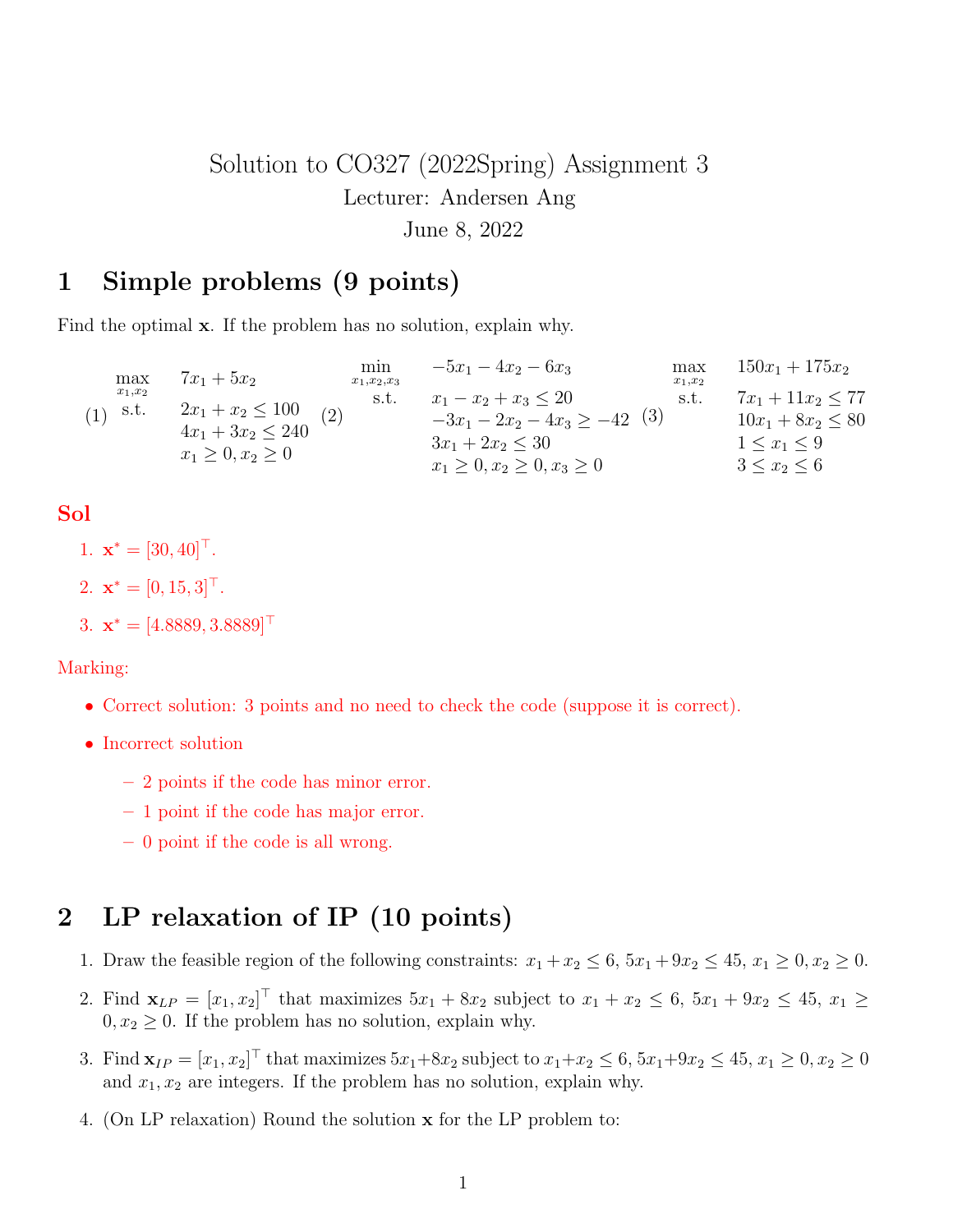- The closest integer  $\mathbf{x}_{LP}^{Round}$
- The closest integer that is feasible for the constraint  $\mathbf{x}_{LP}^{Round,feasible}$ LP

Let  $f(\mathbf{x})$  be the objective function values at **x**. Compare the following values:  $f(\mathbf{x}_{LP})$ ,  $f(\mathbf{x}_{IP})$ ,  $f(\mathbf{x}_{LP}^{Round})$  and  $f(\mathbf{x}_{LP}^{Round,feasible})$ . Explain why these objective function values are different. What can you tell about the effectiveness of LP relaxation on solving this IP?

Sol 1. Figure 1 point

- 2.  $\mathbf{x}_{LP}^* = [2.25, 3.75]$  (1 pt), optimal val = -41.25 for the matlab min problem, and = +41.25 for the  $\rm original\ problem\ (1\ pt)$  (note that MATLAB uses min but the problem uses max, so there is a sign difference)
- 3.  $\mathbf{x}_{IP}^* = [0, 5]$  (1 pt), optimal val = -40 (matlab min problem), and = +40 for the original problem (1 pt)
- 4. Rounded  $\mathbf{x}_{LP}^* = [2, 4]$  (1 pt), objective value = +42, but such point is infeasible. Such objective value 42 is higher than 40 for the IP because the point is infeasible (i.e., a constraint is relaxed). (1 pt)

Rounded feasible  $\mathbf{x}_{LP}^* = [2, 3]$  or [3, 3] (1 pt), objective value = +34 (or +39), but such feasible point is far from the optimal solution  $[0, 5]$ . (1 pt)

LP relaxation does not work here as rounding will round  $\mathbf{x}_{LP}$  far away from  $\mathbf{x}_{IP}$ . (1 pt) ( \* give points as long as the arguments make sense)

## 3 BIP (6 points)

- 1. Find  $\mathbf{x} = [x_1, x_2, x_3, x_4]^\top$  that maximizes  $8x_1 + 11x_2 6x_3 + 4x_4$  subject to  $5x_1 + 7x_2 4x_3 + 3x_4 \le 14$ and all  $x_i \in \{0, 1\}$ . If the problem has no solution, explain why.
- 2. Convert the previous problem into a Knapsack problem and solve the new BIP. Does the new problem share the same solution to the previous one? If no, explain why.

### Sol

1. Reformulate the problem to

min  $-[8, 11, -6, 4]$ x s.t.  $[5, 7, -4, 3]$ x  $\leq 14, x \in \{0, 1\}$ 

 $\mathrm{MATLAB\ code\ intlinprog(c,[1:4],A,b,[],[]}$  ,zeros(4,1),ones(4,1))  $\mathrm{gives\ }mathbf{x}^*=[1,1,0,0]^{\top}$ (2 pts), optimal cost  $=$  -19 for the MATLAB min problem and  $=$  +19 for the original problem (2 pts).

- 2. Knapsack problem : maximize  $8x_1 + 11x_2 + 6y_3 + 4x_4 6$  subject to  $5x_1 + 7x_2 + 4y_3 + 3x_4 \le 18$ , all  $x, y \in \{0, 1\}$ 
	- Not the same sol, because they give different solution **x** (or similar explanation) only get 1pt
	- Same sol get all 2 pts.

(If the student does not show the derivation (see below), -1 point) (If the student shows the derivation but wrong, -1 point)